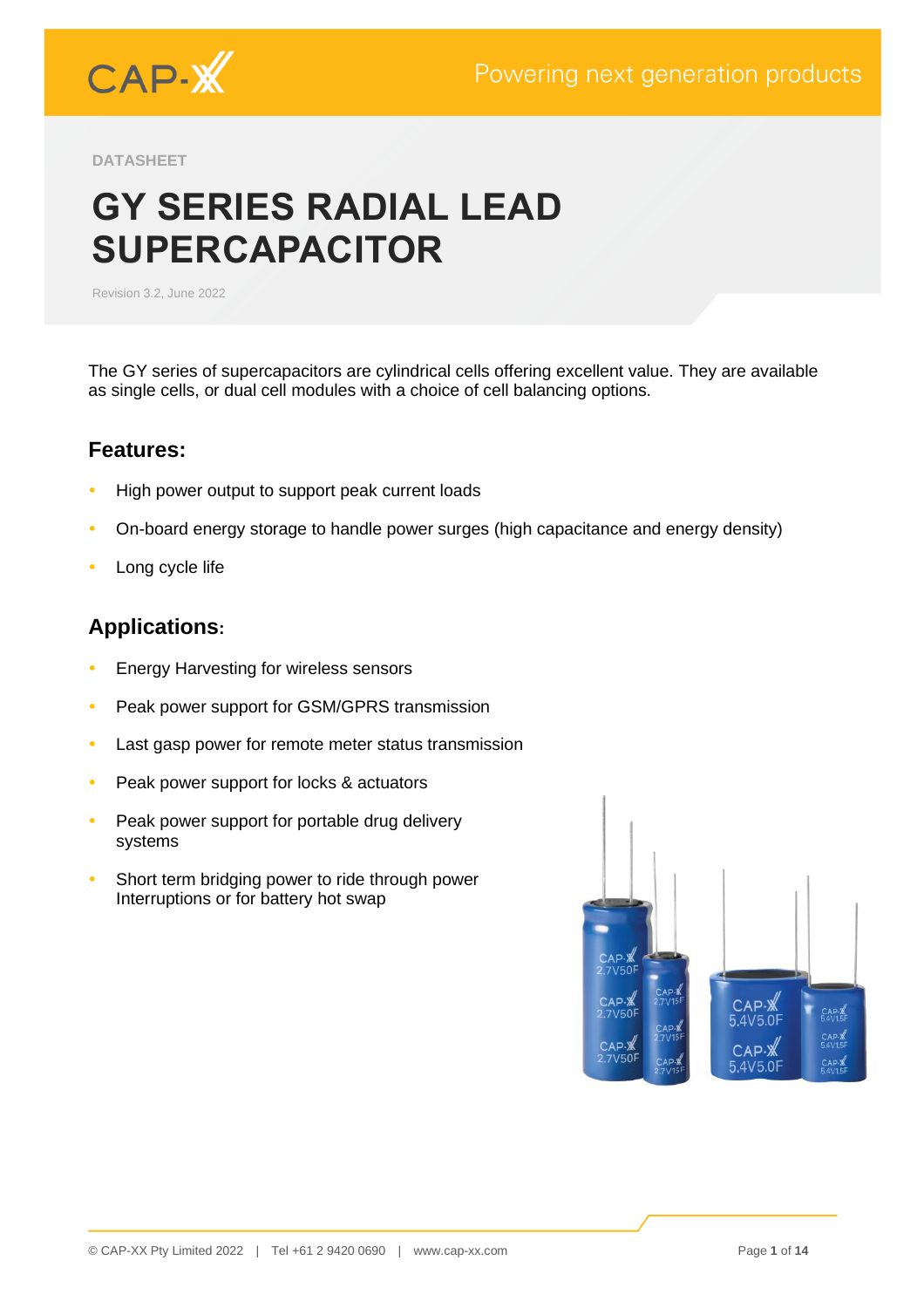

# **Electrical Specifications**

# **Single cells**

#### **Part numbering code**

| G |                   | N                    | <b>VVV</b>     | dd                                                                             | Ш                                       |                                                  | <b>CCC</b>                                                                          | R                  |
|---|-------------------|----------------------|----------------|--------------------------------------------------------------------------------|-----------------------------------------|--------------------------------------------------|-------------------------------------------------------------------------------------|--------------------|
|   | Model Cylindrical | # of<br><b>cells</b> | <b>Voltage</b> | <b>Diameter</b><br>(mm)                                                        | Length<br>(mm)                          | <b>Tolerance</b>                                 | Capacitance<br>(µF)                                                                 | <b>Lead format</b> |
|   |                   |                      | $2R7 = 2.7V$   | $6C = 6.3$<br>$08 = 8.0$<br>$10 = 10$<br>$1B = 12.5$<br>$16 = 16$<br>$18 = 18$ | $012 = 12$<br>$068 = 68$<br>$120 = 120$ | $M \pm 20%$<br>S +50%/-20%<br>$V + 30\% / -10\%$ | Two digits $+$<br>number of<br>zeros.<br>le.g. 155<br>$= 1500000 \mu F$<br>$= 1.5F$ | $R =$ radial       |

#### Rated Voltage: 2.7V Temperature Range: -40°C to +70°C Parameters measured at 25°C

| <b>CAP-XX Part no.</b> | Cap (F)        | <b>DC ESR</b><br><b>Max</b><br>$(m\Omega)$ | IL max<br>@ 120<br><b>Hrs</b><br>$(\mu A)$ | <b>Diameter</b><br>(mm) | Length<br>(mm) | <b>Mass</b><br>(gm) |
|------------------------|----------------|--------------------------------------------|--------------------------------------------|-------------------------|----------------|---------------------|
| GY12R705012V504R       | 0.5            | 570                                        | $\mathbf{1}$                               | 5                       | 12             | 0.4                 |
| GY12R76C012V804R       | 0.8            | 440                                        | $\overline{2}$                             | 6.3                     | 12             | 0.7                 |
| GY12R76C012V105R       | $\mathbf{1}$   | 190                                        | $\overline{2}$                             | 6.3                     | 12             | 0.7                 |
| GY12R708012V105R       | $\mathbf{1}$   | 250                                        | $\overline{2}$                             | 8                       | 12             | 0.9                 |
| GY12R708012V205R       | $\overline{2}$ | 190                                        | 4                                          | 8                       | 12             | $\mathbf{1}$        |
| GY12R708014V205R       | $\overline{2}$ | 130                                        | 4                                          | 8                       | 14             | 1.2                 |
| GY12R708014V435R       | 3.3            | 130                                        | 7                                          | 8                       | 14             | 1.4                 |
| GY12R708020V335R       | 3.3            | 95                                         | $\overline{7}$                             | 8                       | 20             | 1.4                 |
| GY12R708025V505R       | 5              | 75                                         | 10                                         | 8                       | 25             | 1.7                 |
| GY12R710020S505R       | 5              | 45                                         | 10                                         | 10                      | 20             | $\overline{2}$      |
| GY12R710021V705R       | $\overline{7}$ | 45                                         | 14                                         | 10                      | 20             | 2.3                 |
| GY12R710025V106R       | 10             | 40                                         | 20                                         | 10                      | 25             | 2.7                 |
| GY12R71B020V106R       | 10             | 40                                         | 20                                         | 12.5                    | 20             | 3.4                 |
| GY12R71B025V156R       | 15             | 45                                         | 30                                         | 12.5                    | 25             | 4                   |
| GY12R71B035V206R       | 20             | 40                                         | 40                                         | 12.5                    | 35             | 5.6                 |
| GY12R716020V206R       | 20             | 40                                         | 40                                         | 16                      | 20             | 4.5                 |
| GY12R716025V256R       | 25             | 35                                         | 55                                         | 16                      | 25             | 7.2                 |
| GY12R716030V306R       | 30             | 30                                         | 60                                         | 16                      | 30             | 8                   |
| GY12R716035V406R       | 40             | 20                                         | 80                                         | 16                      | 35             | 10                  |
| GY12R718040V506R       | 50             | 20                                         | 100                                        | 18                      | 40             | 12.8                |
| GY12R718040V606R       | 60             | 20                                         | 120                                        | 18                      | 40             | 13                  |
| GY12R718050V706R       | 70             | 25                                         | 140                                        | 18                      | 50             | 15                  |
| GY12R718060V107R       | 100            | 25                                         | 200                                        | 18                      | 60             | 20                  |
| GY12R722045V107R       | 100            | 20                                         | 200                                        | 22                      | 45             | 20.3                |
| GY12R722045V127R       | 120            | 20                                         | 240                                        | 22                      | 45             | 22.5                |
| GY12R722055V187R       | 180            | 20                                         | 360                                        | 22                      | 55             | 27                  |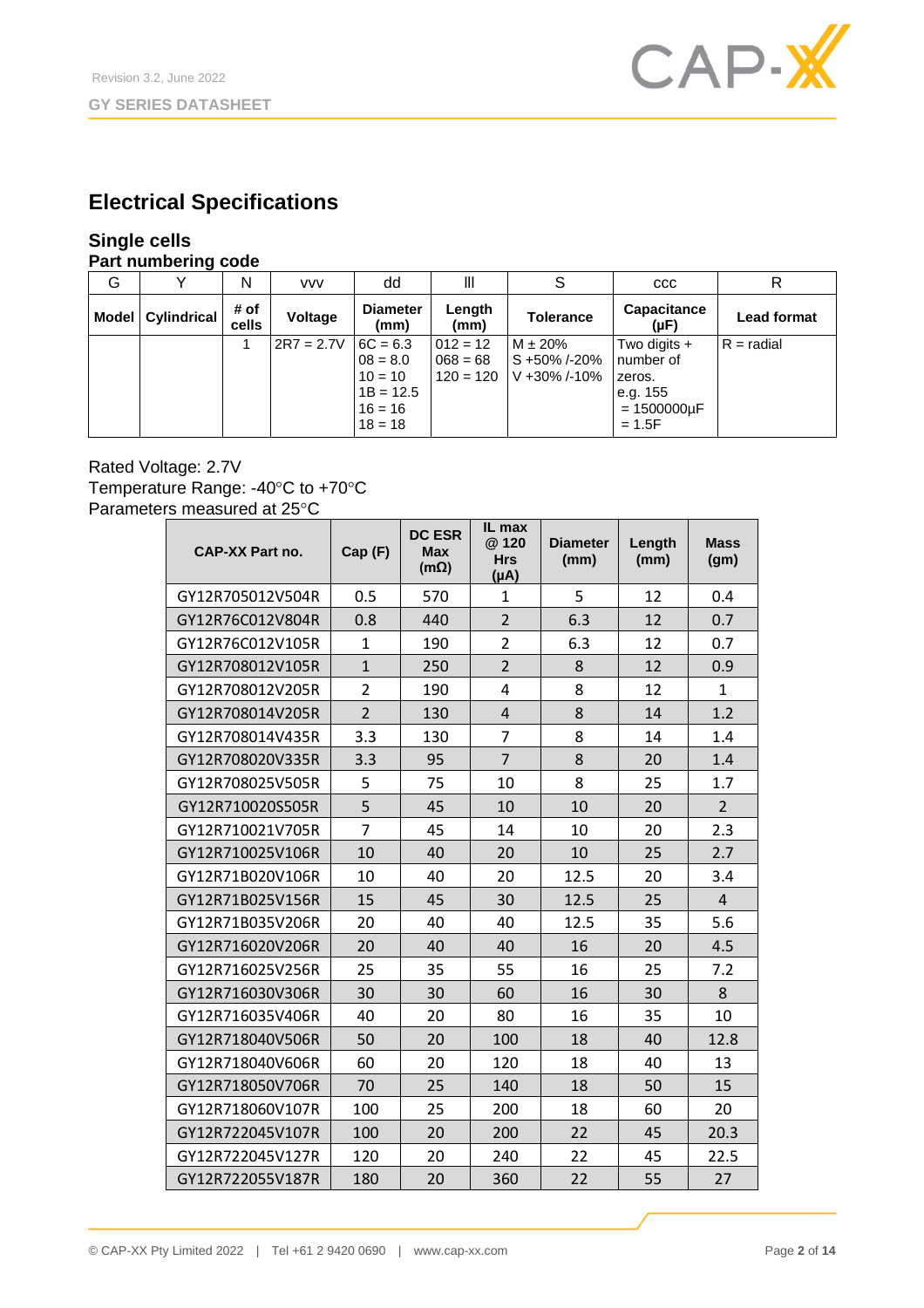

### **Dual Cell Modules**

#### **Part numbering code**

| G            |             | N             | <b>VVV</b>      | tt                                                |                        | S                                                                 | <b>CCC</b>       | R                                                | в                                |
|--------------|-------------|---------------|-----------------|---------------------------------------------------|------------------------|-------------------------------------------------------------------|------------------|--------------------------------------------------|----------------------------------|
| <b>Model</b> | Cylindrical | # of<br>cells | Voltage         | <b>Module</b><br>thickness<br>(mm)                | Length<br>(mm)         | <b>Tolerance</b>                                                  | Cap.<br>(µF)     | Lead &<br>package<br>format                      | <b>Balancing</b>                 |
|              |             | 2             | $5R5 =$<br>5.5V | $8E = 8.5$<br>$11 = 11$<br>$13 = 13$<br>$17 = 17$ | $17 = 17$<br>$44 = 44$ | $M \pm 20%$<br>$S + 50\% / -20\%$ digits +<br>V +30% /-10% number | Two<br>of zeros. | $R =$ shrink wrap,<br>Iradial leads –<br>see dwg | $R =$ Resistor*<br>$A = Active*$ |

\*R pair of balancing resistors, 0402 resistors, nominal value stated in table below  $*A = CAP-XX$  active balancing circuit which draws  $< 1 \mu A$ .

Rated Voltage: 5.5V Temperature Range: -40°C to +70°C Parameters measured at 25°C

| <b>CAP-XX Part no.</b> | Cap(F)       | <b>DC ESR</b><br><b>Max</b><br>$(m\Omega)$ | IL max $@$<br><b>120 Hrs</b><br>(µA) with<br>active<br>balancing <sup>1</sup> | IL max $@$<br><b>120 Hrs</b><br>$(\mu A)$ with<br>resistor<br>$220K\Omega$<br>balancing<br>resistors | Thick x<br><b>Width</b><br>(mm) | Length<br>(mm) |
|------------------------|--------------|--------------------------------------------|-------------------------------------------------------------------------------|------------------------------------------------------------------------------------------------------|---------------------------------|----------------|
| GY25R50614V224RR       | 0.22         | 1130                                       | <b>NA</b>                                                                     | 14                                                                                                   | 6 x 12                          | 14             |
| GY25R50714V474RR       | 0.47         | 380                                        | <b>NA</b>                                                                     | 15                                                                                                   | $7 \times 14$                   | 14             |
| GY25R50914V474RR       | 0.47         | 500                                        | 3                                                                             | 15                                                                                                   | $9 \times 18$                   | 14             |
| GY25R50914V105RR       | $\mathbf{1}$ | 380                                        | 5                                                                             | 17                                                                                                   | $9 \times 18$                   | 14             |
| GY25R50916V105RR       | 1            | 250                                        | 5                                                                             | 17                                                                                                   | $9 \times 18$                   | 16             |
| GY25R50922V155RR       | 1.5          | 190                                        | 8                                                                             | 20                                                                                                   | $9 \times 18$                   | 22             |
| GY25R50917V155RR       | 1.5          | 250                                        | 8                                                                             | 20                                                                                                   | $9 \times 18$                   | 17             |
| GY25R50927V255RR       | 2.5          | 150                                        | 11                                                                            | 23                                                                                                   | $9 \times 18$                   | 27             |
| GY25R51122S255RR       | 2.5          | 90                                         | 11                                                                            | 23                                                                                                   | 11 x 22                         | 22             |
| GY25R51122V355RR       | 3.5          | 90                                         | 15                                                                            | 27                                                                                                   | $11 \times 22$                  | 22             |
| GY25R51127V505RR       | 5            | 80                                         | 21                                                                            | 33                                                                                                   | $11 \times 22$                  | 27             |
| GY25R51322V505RR       | 5            | 75                                         | 21                                                                            | 33                                                                                                   | 13 x 26                         | 22             |
| GY25R51327V755RR       | 7.5          | 90                                         | 31                                                                            | 43                                                                                                   | 13 x 26                         | 27             |
| GY25R51337V106RR       | 10           | 75                                         | 41                                                                            | 53                                                                                                   | 13 x 26                         | 37             |
| GY25R51722V106RR       | 10           | 75                                         | 41                                                                            | 53                                                                                                   | 17 x 34                         | 22             |
| GY25R51727V126RR       | 12.5         | 70                                         | 56                                                                            | 68                                                                                                   | 17 x 34                         | 27             |
| GY25R51732V156RR       | 15           | 55                                         | 61                                                                            | 73                                                                                                   | 17 x 34                         | 32             |
| GY25R51737V206RR       | 20           | 40                                         | 81                                                                            | 93                                                                                                   | 17 x 34                         | 37             |
| GY25R51942V256RR       | 25           | 40                                         | 101                                                                           | 113                                                                                                  | $19 \times 38$                  | 42             |
| GY25R51942V306RR       | 30           | 40                                         | 121                                                                           | 133                                                                                                  | 19 x 38                         | 42             |
| GY25R51952V356RR       | 35           | 45                                         | 141                                                                           | 153                                                                                                  | 19 x 38                         | 52             |
| GY25R51962V506RR       | 50           | 45                                         | 201                                                                           | 213                                                                                                  | 19 x 38                         | 62             |

Notes:

- 1.  $x = R$  (for passive balancing with 2 resistors) or A for active balancing using an op amp.
- 2. For a possible module consisting of 2 single cells listed on page 2, but not shown in table above, please contact CAP-XX.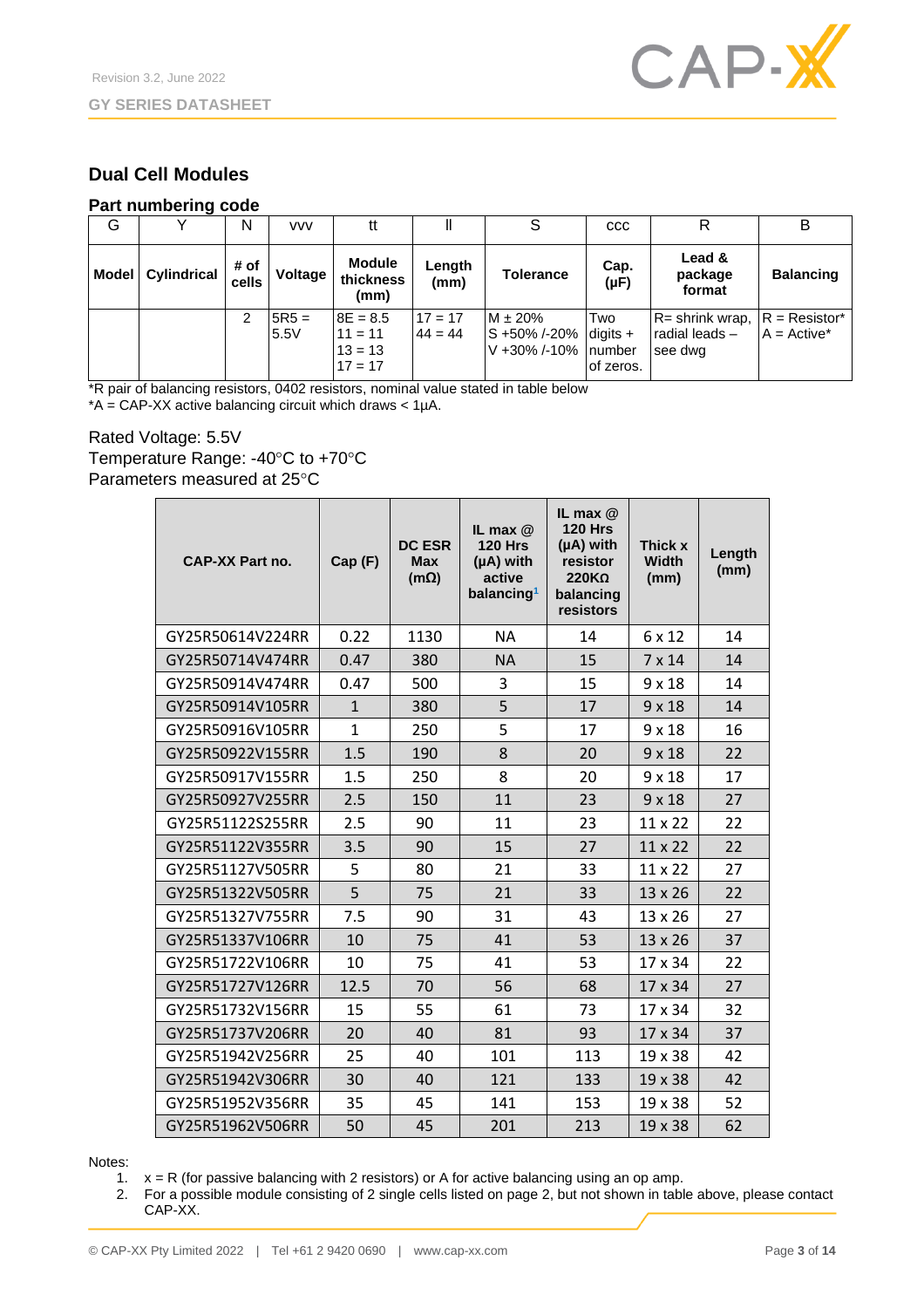

### **Dimensions** (all units in mm)

### **GY1 Series Shrink Wrap Radial Lead 1F – 100F**





### **GY2 Series Shrink Wrap, 0.5F –25F; L = R**

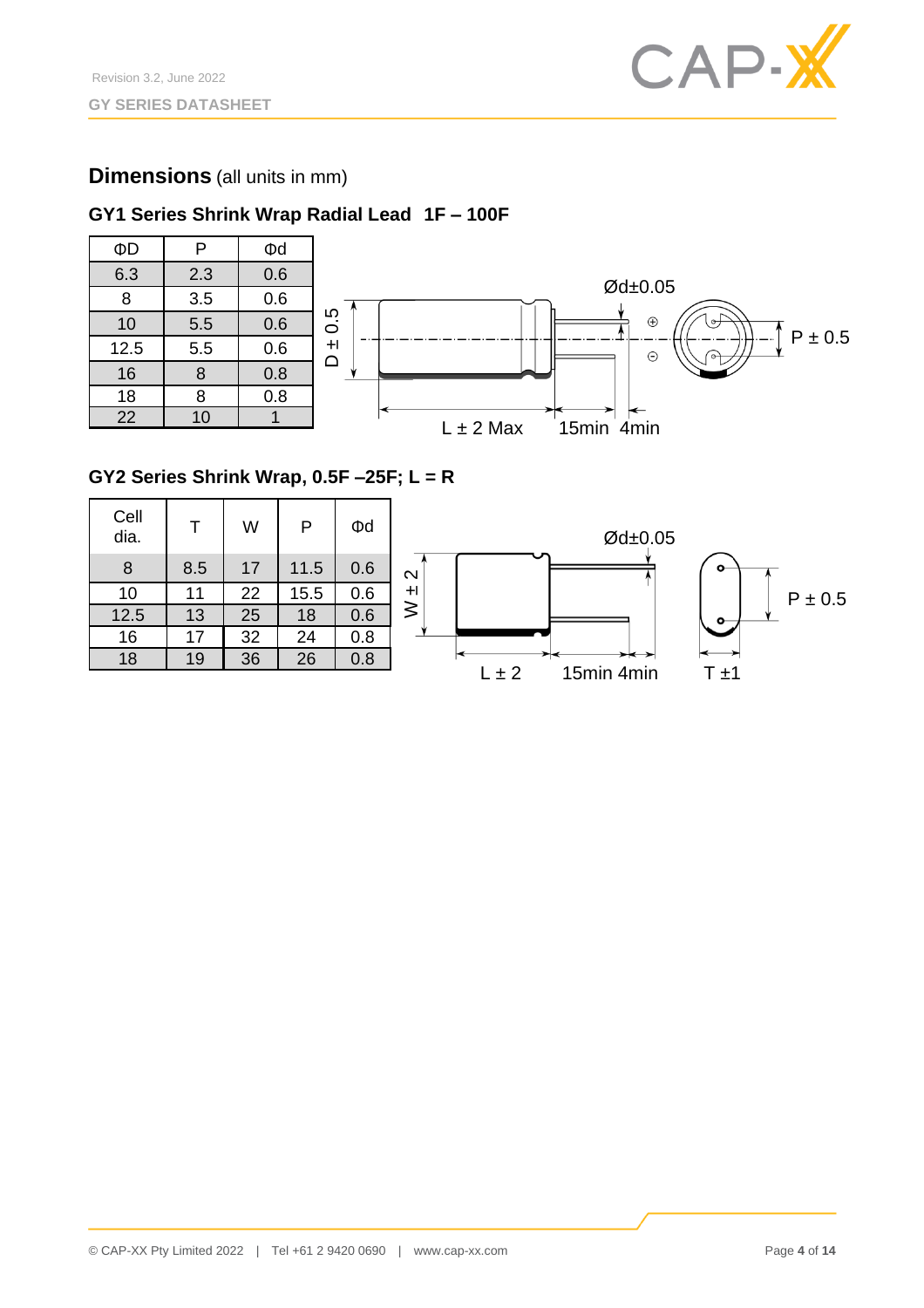

### **Measurement of capacitance**

Capacitance is measured at  $25^{\circ}$ C using the method specified by IEC62391 shown in Fig 1. This measures DC capacitance. The capacitor is charged to rated voltage,  $V_R$ , at constant current, held at rated voltage for at least 30 minutes and then discharged at constant current. The time taken to discharge from 0.8 x VR to 0.4 x VR is measured to calculate capacitance as:

$$
C = I \times (T_1 - T_2)/(V_1 - V_2)
$$



#### **Fig 1: GY12R708012V105R Capacitance measurement**

In this case,  $C = 0.1A \times 12.38s / 1V = 1.24F$ , which is well within the 1F +30% / - 10% tolerance for a GY12R708012V105R cell.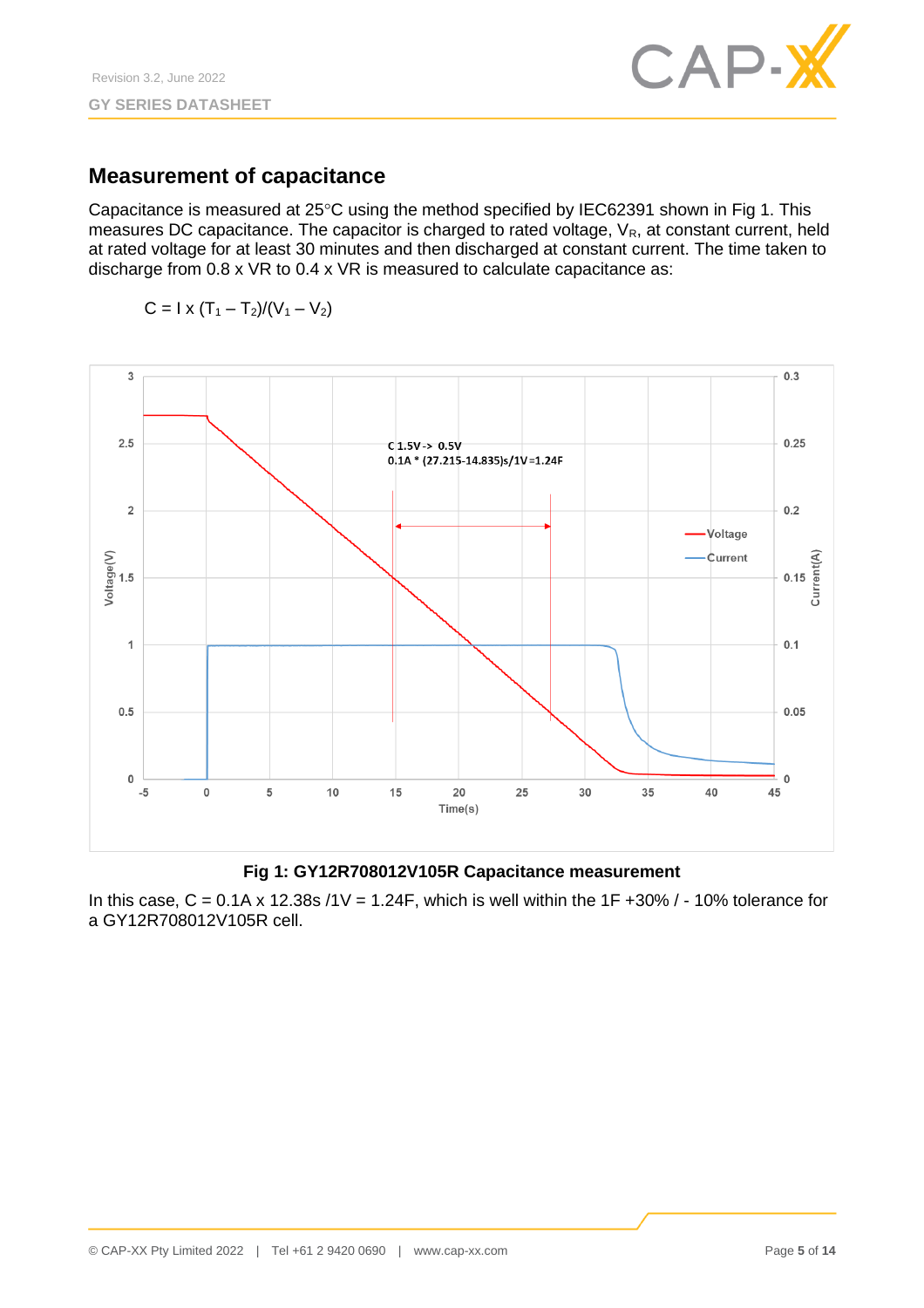

## **Measurement of ESR**

Equivalent Series Resistance (ESR) is measured at 25°C by applying a step load current to the supercapacitor and measuring the resulting voltage drop. CAP-XX waits for a delay of 200us after the step current is applied to ensure the voltage and current have settled. In this case, for a GY12R708012V105R the ESR is measured as  $140$ mV/1A =  $140$ m $\Omega$ .



**Fig 2: GY12R708012V105R ESR Measurement**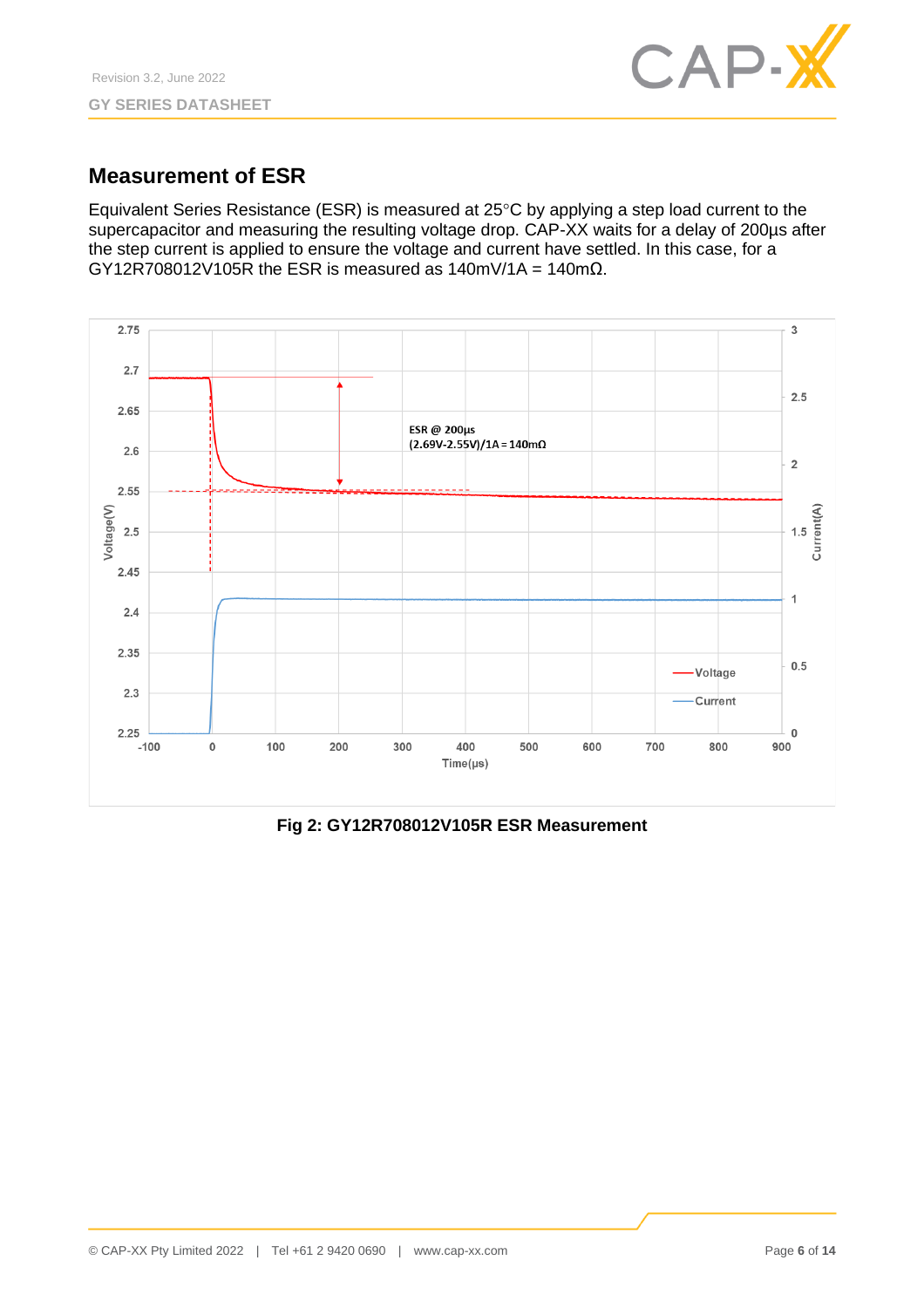

# **Measurement of Leakage Current**

Leakage current is measured by holding the supercapacitor at rated voltage at  $25^{\circ}$ C and charging it through a low value current limit resistor, in this case, 28 $\Omega$ . After the current through the 28 $\Omega$ resistor has decayed the supercapacitor is then held on charge with a higher value sense resistor, typically 1KΩ or 2.2KΩ, and measuring the voltage across this resistor to determine leakage current. The leakage current decays over time as shown in Fig 3 which shows the average leakage current for 4 samples each of 1F, 2F, 5F and 10F supercapacitors. Leakage current is typically 1µA/F but the datasheet quotes the maximum values. Leakage current in the datasheet is quoted after 120hrs at rated voltage.



**Fig 3: Leakage current measurement**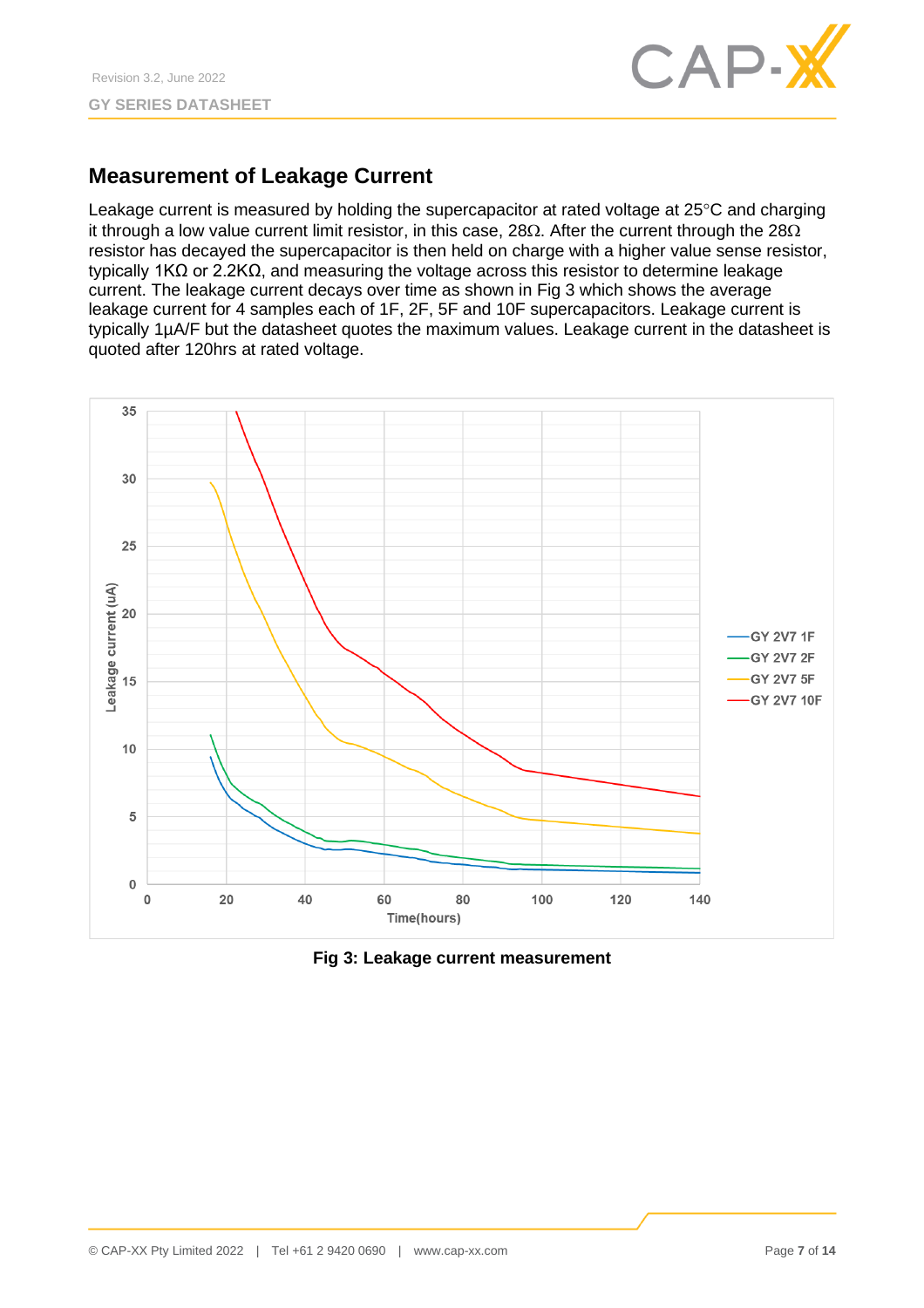

# **Variation in DC Capacitance and ESR with temperature**

Figure 4 shows that DC capacitance does not vary with significantly over the operating temperature range of  $-40^{\circ}$ C to  $+70^{\circ}$ C.



**Fig 4: Typical variation in Capacitance over the operating temperature range**

Figure 5 shows variation in DC ESR over the operating temperature range.





From Figure 5,  $ESR_{DC}$  at -40°C varies from ~2.6x to 1.1x  $ESR_{DC}$  at room temperature depending on the part.  $ESR_{DC}$  at 70°C is ~90% of  $ESR_{DC}$  at room temperature. The variation in ESR with temperature is due to the change in the mobility of ions in solution in the electrolyte and the characteristics of the activated carbon used in that part.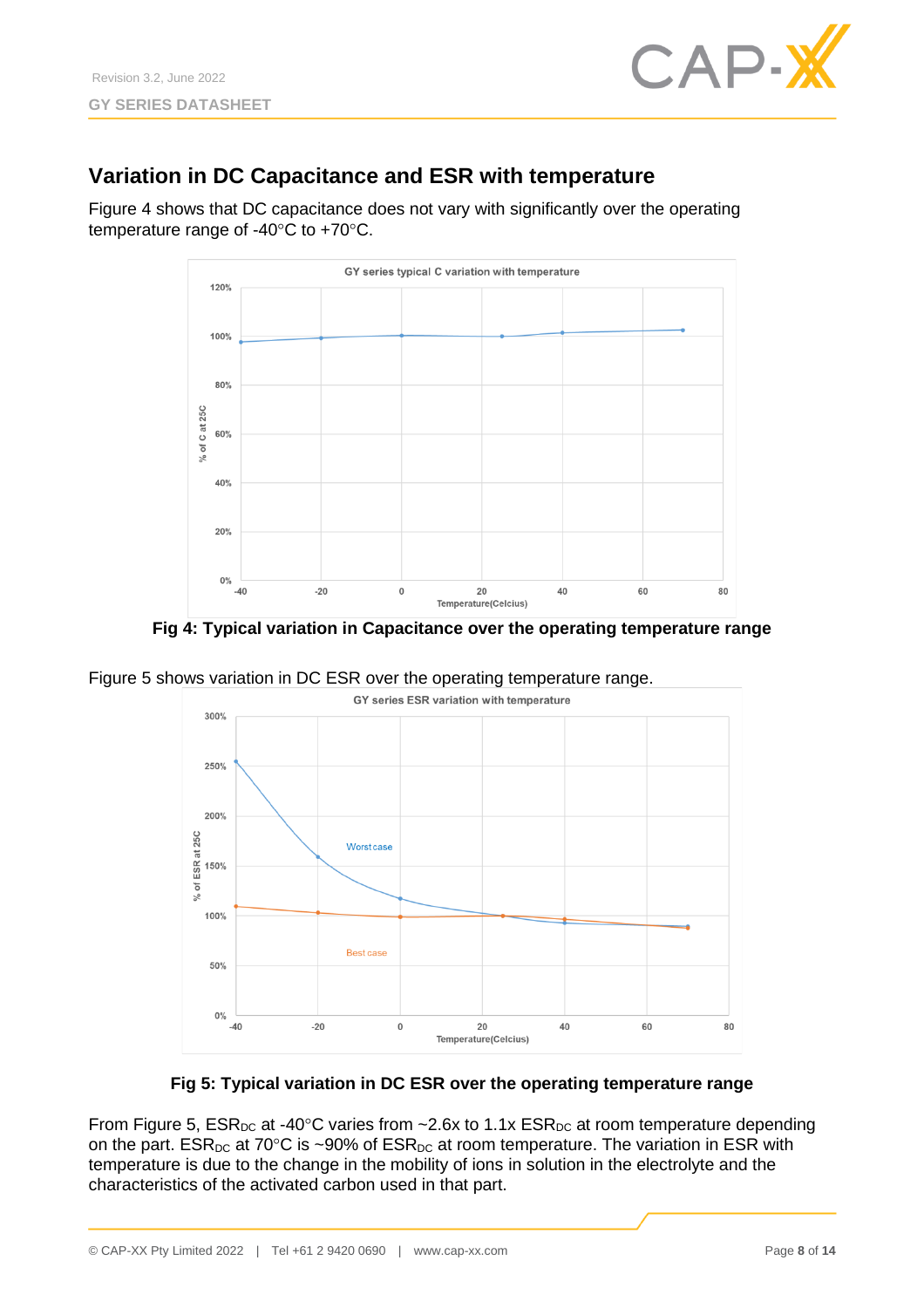

# **Peak Current**

Peak current is limited by Vrated/(ESR +  $R_L$ ) where  $R_L$  is the load resistance including parasitic resistance such as PCB traces. The current then decays and is given by:

 $[V \text{rated/(ESR + R<sub>L</sub>)}].e^{-t/[(ESR+RL).C]}$ 

where  $t =$  time in seconds. At high peak current, the supercapacitor discharges rapidly so that self heating due to the high current is negligible. Table 1 Shows short circuit current for a range of supercapacitors initially charged to 2.7V at the instant the short circuit is applied and after 100ms. It also shows the temperature increase recorded due to the short circuit.

| Table |  |  |
|-------|--|--|
|       |  |  |

| rabie r.                     |              |                      |                    |  |
|------------------------------|--------------|----------------------|--------------------|--|
| Capacitance<br>Instantaneous |              | <b>Current after</b> | Temperature        |  |
| $\left(\mathsf{F}\right)$    | peak current | 100 $ms(A)$          | rise $(^{\circ}C)$ |  |
|                              | 'A)          |                      |                    |  |
| 10                           | 78           | 40                   | 3.7                |  |
|                              | 51           | 30                   | 2.6                |  |
|                              | 35           | 14                   | 1.6                |  |
|                              | 28           |                      |                    |  |

In all cases the temperature rise is not significant. A one-time peak current pulse is only limited by the  $ESR_{DC}$  + Load resistance, not by any thermal limitations.

The voltage drop when a constant current pulse of duration  $\tau$  is applied =

 $V_{INIT} - V_{FINAL} = I.ESR<sub>DC</sub> + I.\tau/C$ 

Where:

 $I = constant current$ 

 $\tau$  = duration of constant current

 $V_{\text{INIT}}$  = the initial voltage when the current pulse is first applied

 $V_{\text{FINAL}}$  = the supercap voltage at the end of the pulse

Re-arranging terms, the maximum current that can be sustained for a time  $\tau$ , when the supercapacitor is initially charged to rated voltage,  $V_R$ , and discharged to  $V_{MIN}$ , the minimum voltage that supports the given application =

$$
I_{MAX} = \frac{V_R - V_{MIN}}{ESR_{DC} + \frac{\tau}{C}}
$$

Note that if the duration of the constant current,  $\tau$ , is short then you will need to use Ceff( $\tau$ ) accurately determine the voltage drop, or the max current for a given voltage drop over time  $\tau$ . Please see the section on Effective Capacitance in this datasheet.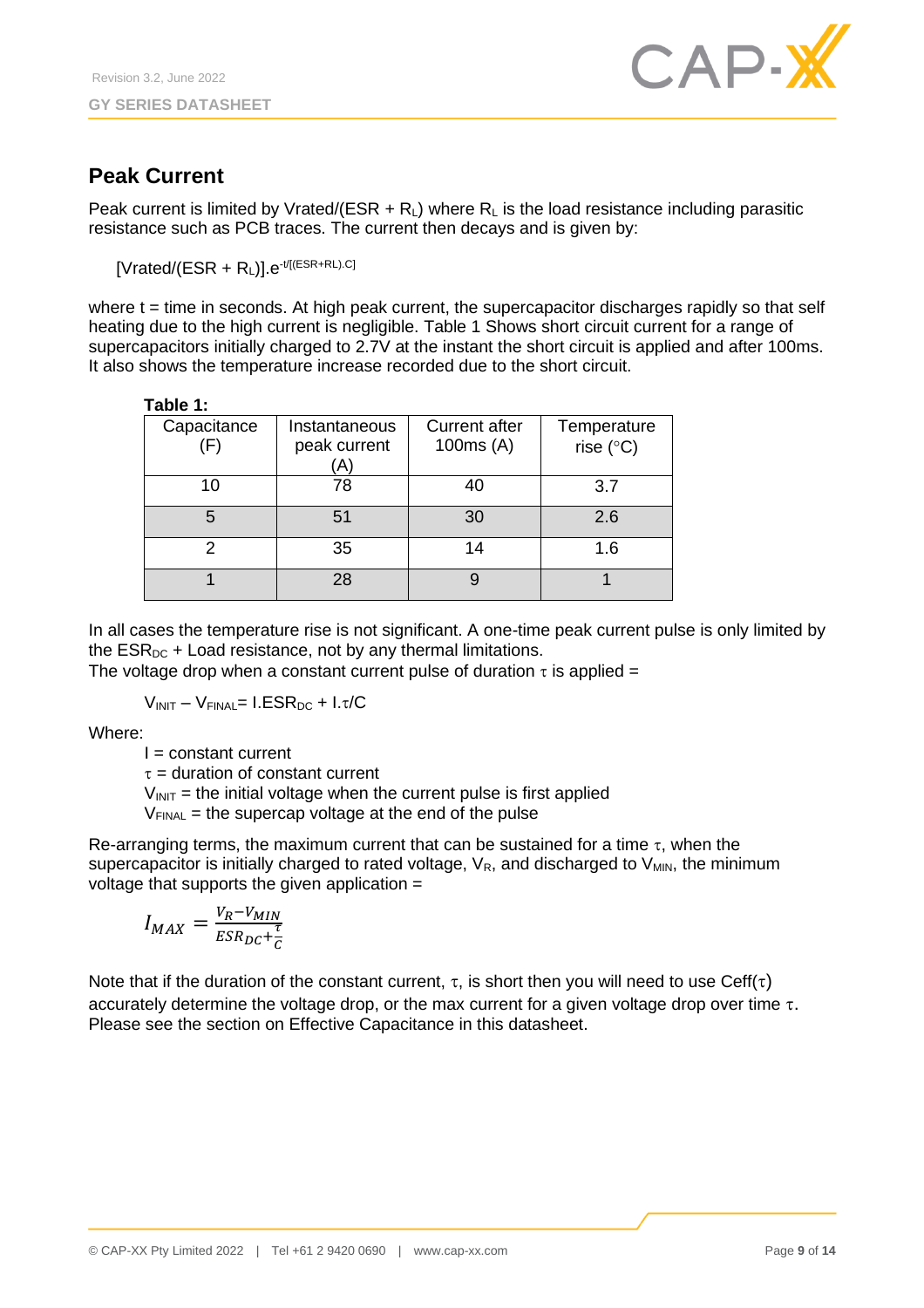

# **Maximum Continuous Current**

Continuous current flow into/out of the supercapacitor will cause self-heating, which limits the maximum continuous current the supercapacitor can handle. This is measured by a current square wave with 50% duty cycle, charging the supercapacitor to rated voltage at a constant current, and then discharging the supercapacitor to half rated voltage at the same constant current value. For a square wave with 50% duty cycle, the RMS current is the same as the current amplitude. Fig 6 shows the increase in temperature as a function of RMS current for various GY12R7 series supercapacitors.



**Fig 6: Self heating with RMS current for various supercapacitors**

From Fig 6, the maximum RMS current in an application can be calculated. For example, if the ambient temperature is  $40^{\circ}$ C, and the maximum operating temperature for the supercapacitor is 70°C, then the maximum RMS current for a 10F supercapacitor should be limited to 4.2A, which causes a 30°C temperature increase.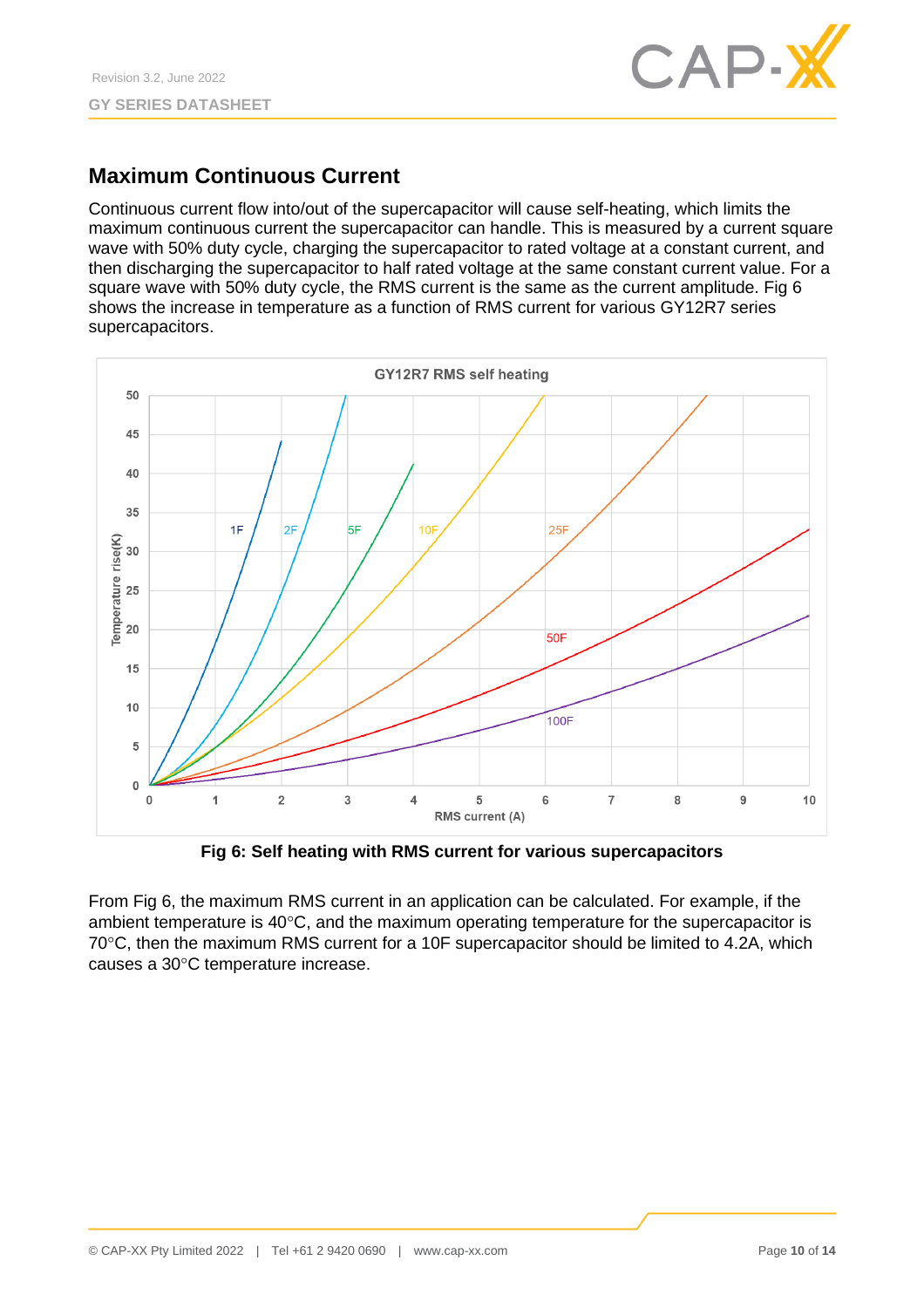

## **Effective capacitance (Ceff)**

Effective capacitance is the capacitance seen for short pulse widths. Due to the supercapacitor's frequency response, for shorter pulse widths there will be less capacitance available than the DC capacitance. In Fig 7, consider the voltage drop due to capacitance after 10ms = 2.662V – 2.654V  $= 8$ mV. Therefore Ceff(10ms) = Discharge Current x 10ms/Voltage drop(10ms) = 1.05A x  $0.01$ s/0.008V = 1.3F. The voltage drop due to capacitance after  $100$ ms =  $2.662V - 2.636V =$ 26mV, hence Ceff(100ms) = 1.05A x 0.1s/0.026V = 4.0F. Fig 8 shows Ceff as a % of DC capacitance for the GY series of supercapacitors.



**Fig 7: Discharge pulse illustrating the concept of Ceff**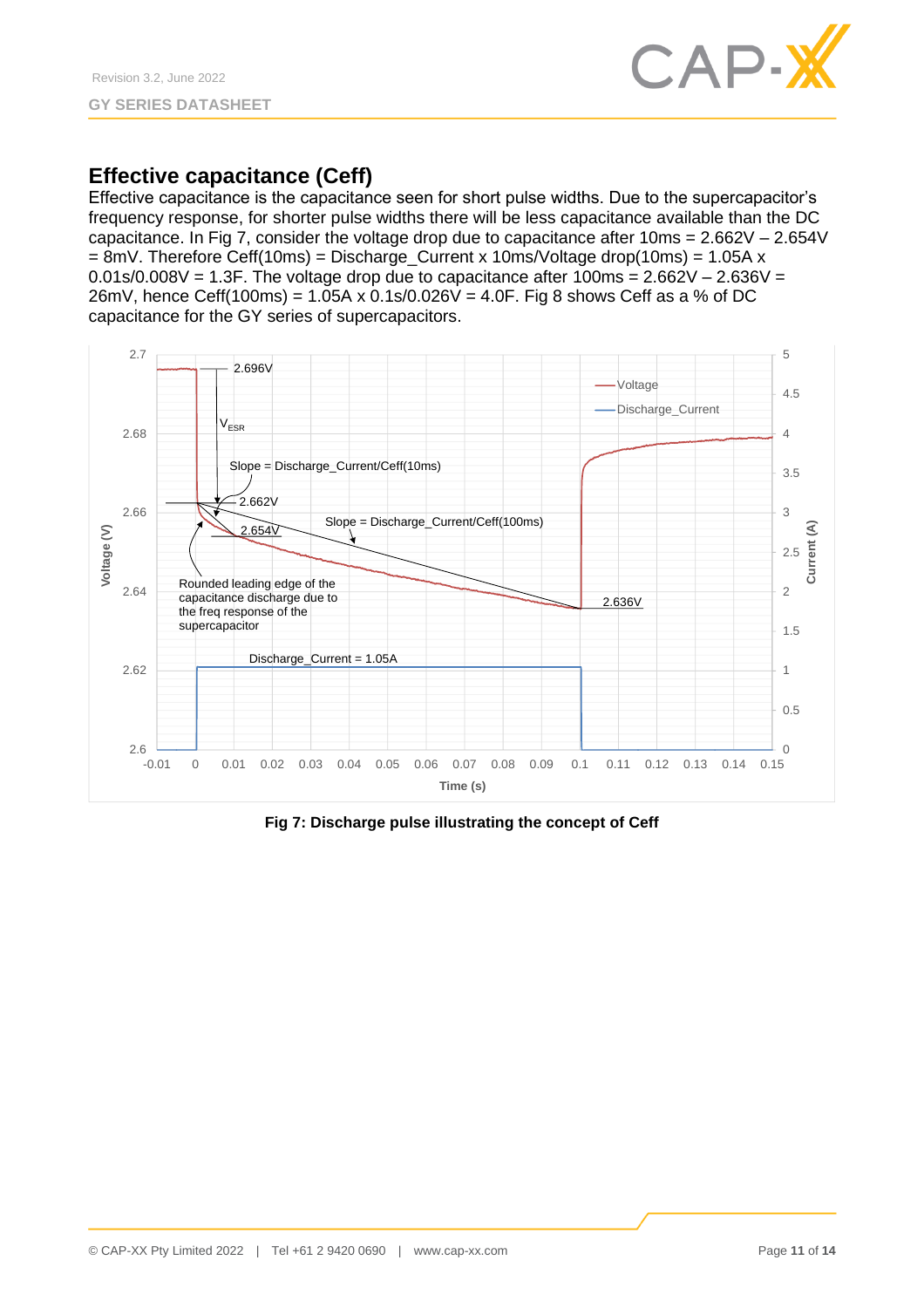



**Fig 8: Typical effective capacitance range for GY 2.7V series supercapacitors**

For any given pulse width,  $T$ , with a constant discharge current  $I_{DISCH}$ , the voltage drop is given by:

 $Vdrop = I_{DISCH} \times ESR + I_{DISCH} \times T/Ceff(T)$ 

Where Ceff(T) = DC capacitance  $x$  % at time T read from Fig 8.

Shorter pulses need less capacitance to support them, so the supercapacitors can support short pulses despite their slow frequency response.

# **Balancing options**

In many applications a voltage > 2.7V but  $\leq$  5.5V is required. For these applications 2 supercapacitor cells are connected in series in dual cell modules such as the CAP-XX GY2 series which is rated to 5.5V. These cells should have a balancing circuit to ensure that the cell voltages remain approximately equal or the cell with the lower C will have a higher voltage across it, causing it to age faster than its companion cell, hence losing even more C until it goes over voltage. This is a reason why a balancing circuit should aim to maintain the voltage across each cell equal, rather than just prevent over-voltage. As an example, if the dual cell module was at 5.0V and there was over-voltage protection circuits that prevented each cell from exceeding 2.7V, then module could have one cell at 2.7V and the other at 2.3V. The cell at 2.7V will age faster than the cell at 2.3V and will age faster than if both cells were held at 2.5V shortening module life.

In the GY2 series modules there is a PCB connecting the 2 cells. The voltage between the 2 cells must be balanced. This PCB can have one of two balancing options:

1. Option "R" as the last character in the GY2 series part number. A pair of 220KΩ balancing resistors are fitted, one resistor across each cell. The balancing resistors increase leakage current drawn by the module. The dual cell module table shows the leakage current including the current drawn by the balancing resistors.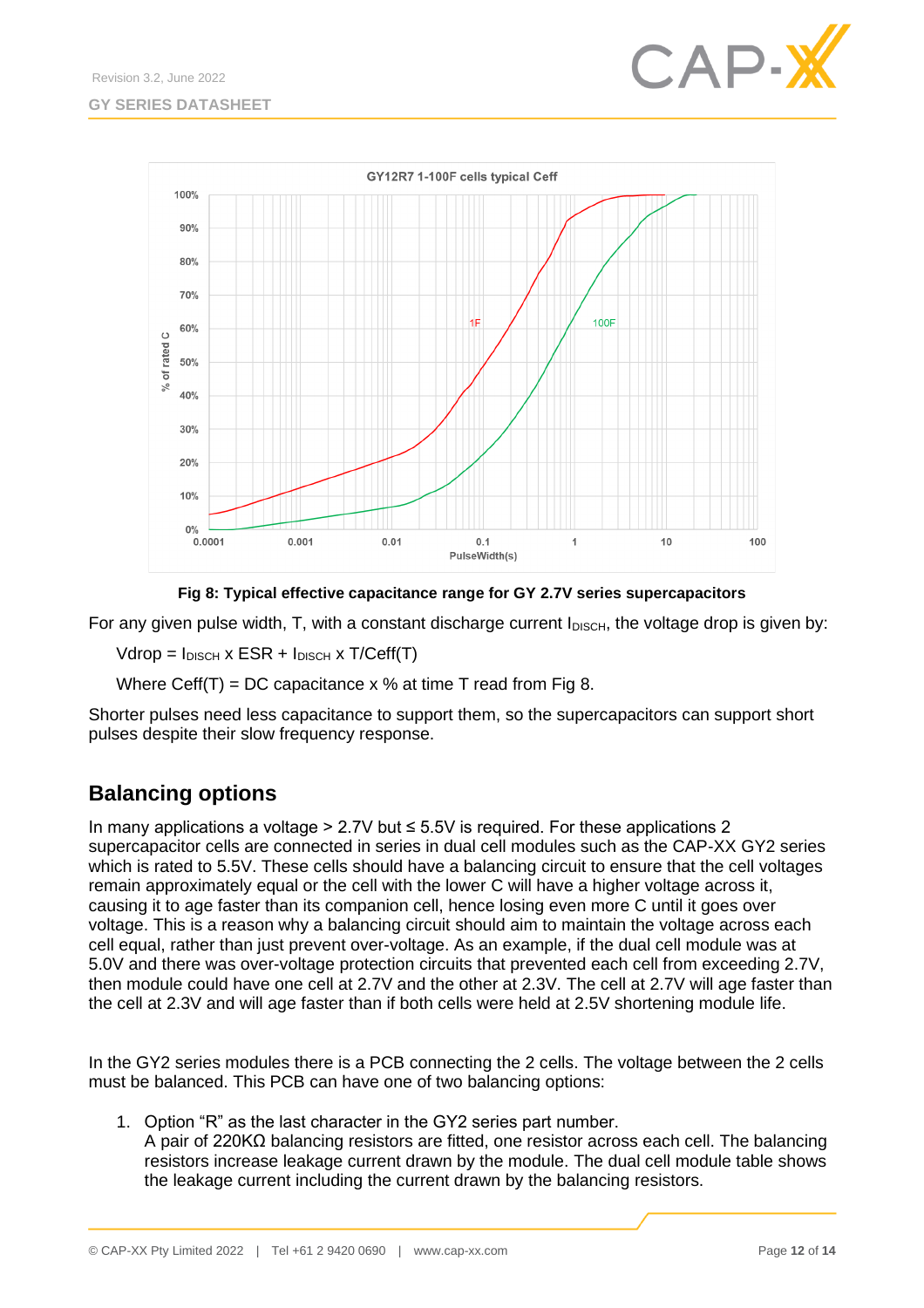

2. Option "A" as the last character in the GY2 series part number. An op amp maintains the midpoint voltage  $=$   $\frac{1}{2}$  the supercapacitor module terminal voltage. This solution maintains the midpoint voltage very accurately, responds more quickly as the supercapacitor charges and discharges and only adds ~1µA to leakage current. This option is only available as a special order. Minimum order quantity will apply.

If the application uses a supercapacitor charging IC that has an integrated supercapacitor midpoint balancing circuit, or there is a balancing circuit on the PCB, then order 2 x GY1 cells and place them in series. This makes the midpoint available to your balancing circuit. The dimensions of 2 GY1 cells placed next to each other are the same as a shrink wrapped GY2 series cell, refer to Dimensions on page 4 of this datasheet. Refer to the Application Whitepaper on Supercapacitor Cell Balancing under the DESIGN AIDS section of the CAP-XX website, [www.cap-xx.com](http://www.cap-xx.com/) for more information on cell balancing.

## **Storage**

CAP-XX recommends storing supercapacitors in their original packaging in an air conditioned room, preferably at  $<$  30°C and  $<$  50% relative humidity. CAP-XX supercapacitors can be stored at any temperature not exceeding their maximum operating temperature but storage at continuous high temperature and humidity is not recommended and will cause premature ageing.

Do not store supercapacitors in the following environments:

- High temperature / high humidity
- Direct sunlight
- In direct contact with water, salt, oil or other chemicals
- In direct contact with corrosive materials, acids, alkalis or toxic gases
- Dusty environment
- In environments subjected to shock and vibration

# **Soldering**

When soldering it is important to not over-heat the supercapacitor to not adversely affect its performance. CAP-XX recommends that only the leads come in contact with solder and not the supercapacitor body.

Hand Soldering

Heat transfers from the leads into to the supercapacitor body, so the soldering iron temperature should be  $<$  350 $\degree$ C soldering time should be kept to the minimum possible and be less than 4 seconds.